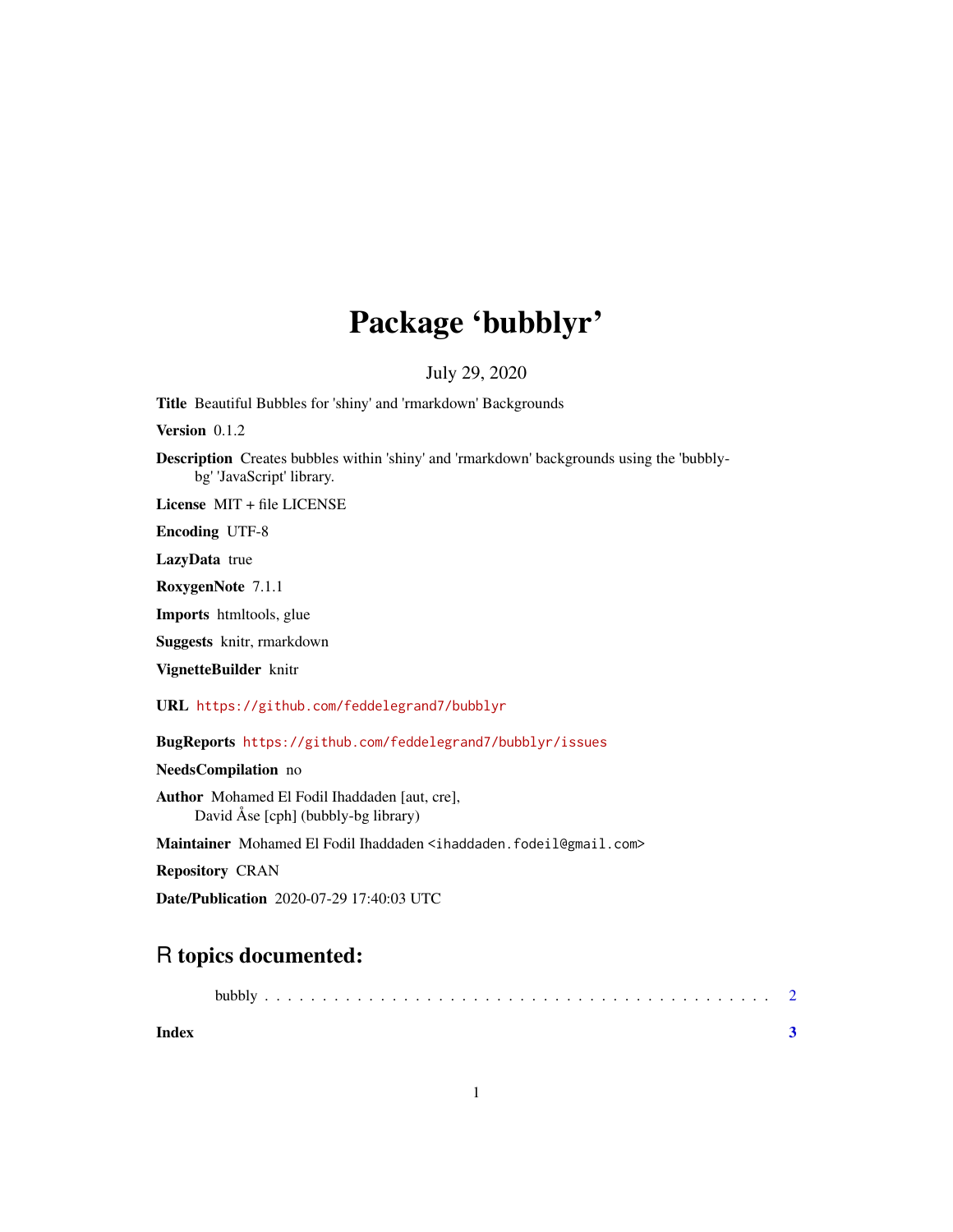<span id="page-1-0"></span>

#### Description

Add beautiful interactive bubbles within Shing and RMarkdown backgrounds

#### Usage

```
bubbly(theme = "ocean", color = "white")
```
#### Arguments

| theme | Name of the bubbles theme. See the vignette for a list of themes. |
|-------|-------------------------------------------------------------------|
| color | Text color. Defaults to 'white'                                   |

#### Value

Themed interactive bubbles for Shiny and RMarkdown backgrounds

#### Examples

```
if (interactive()) {
ui <- fluidPage(
bubbly(theme = "meteor")
\mathcal{L}server <- function(input, output) {}
```
shinyApp(ui = ui, server = server)